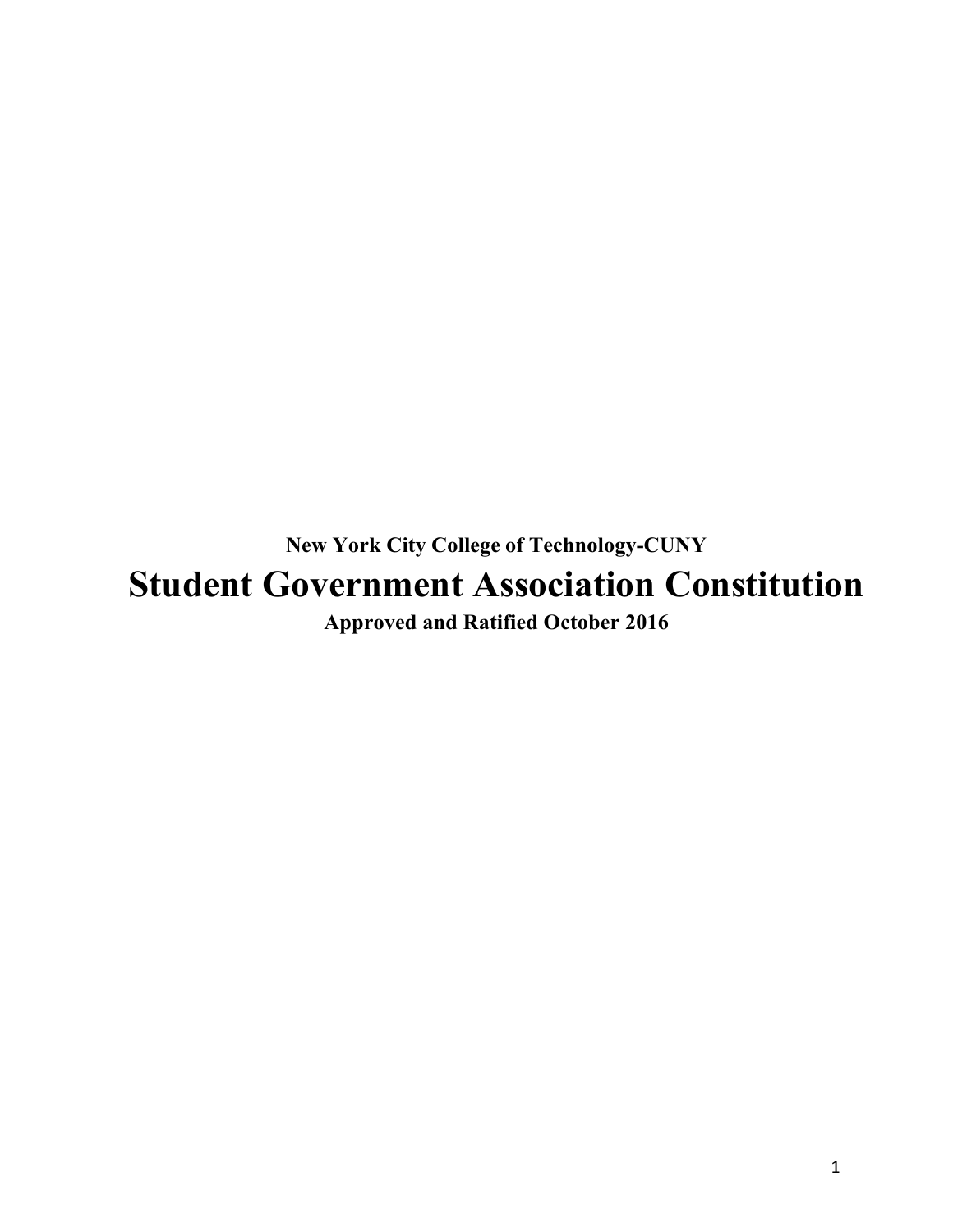| Table of Contents |  |
|-------------------|--|
|                   |  |
|                   |  |
|                   |  |
|                   |  |
| Article IV        |  |
|                   |  |
|                   |  |
|                   |  |
|                   |  |
|                   |  |
| Article V         |  |
|                   |  |
|                   |  |
|                   |  |
|                   |  |
|                   |  |
|                   |  |
|                   |  |
|                   |  |
|                   |  |
|                   |  |
|                   |  |
|                   |  |
|                   |  |

#### Table of Contents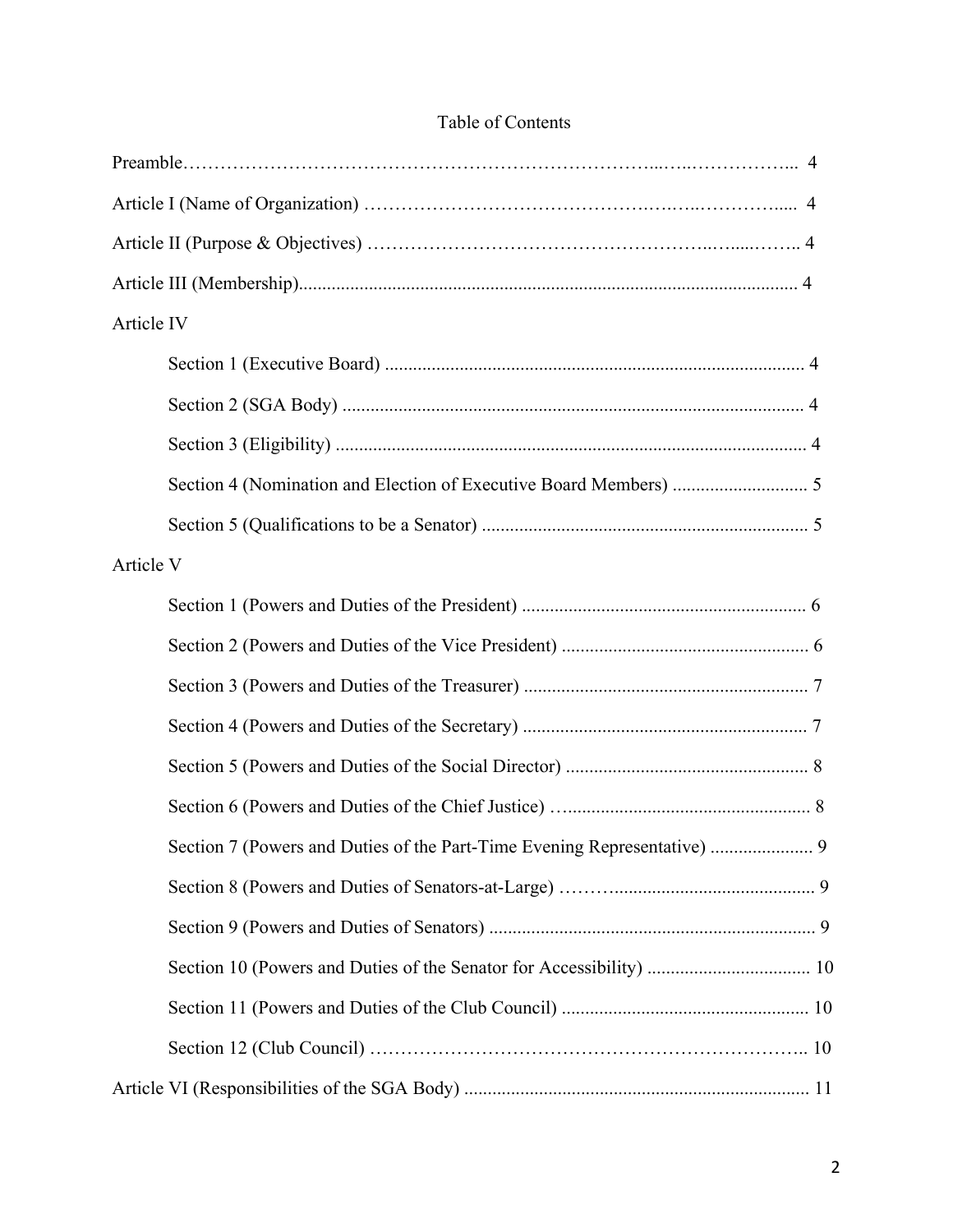## Article VII

Copyright © 2016 by the Ohana Slate Copyright © 2008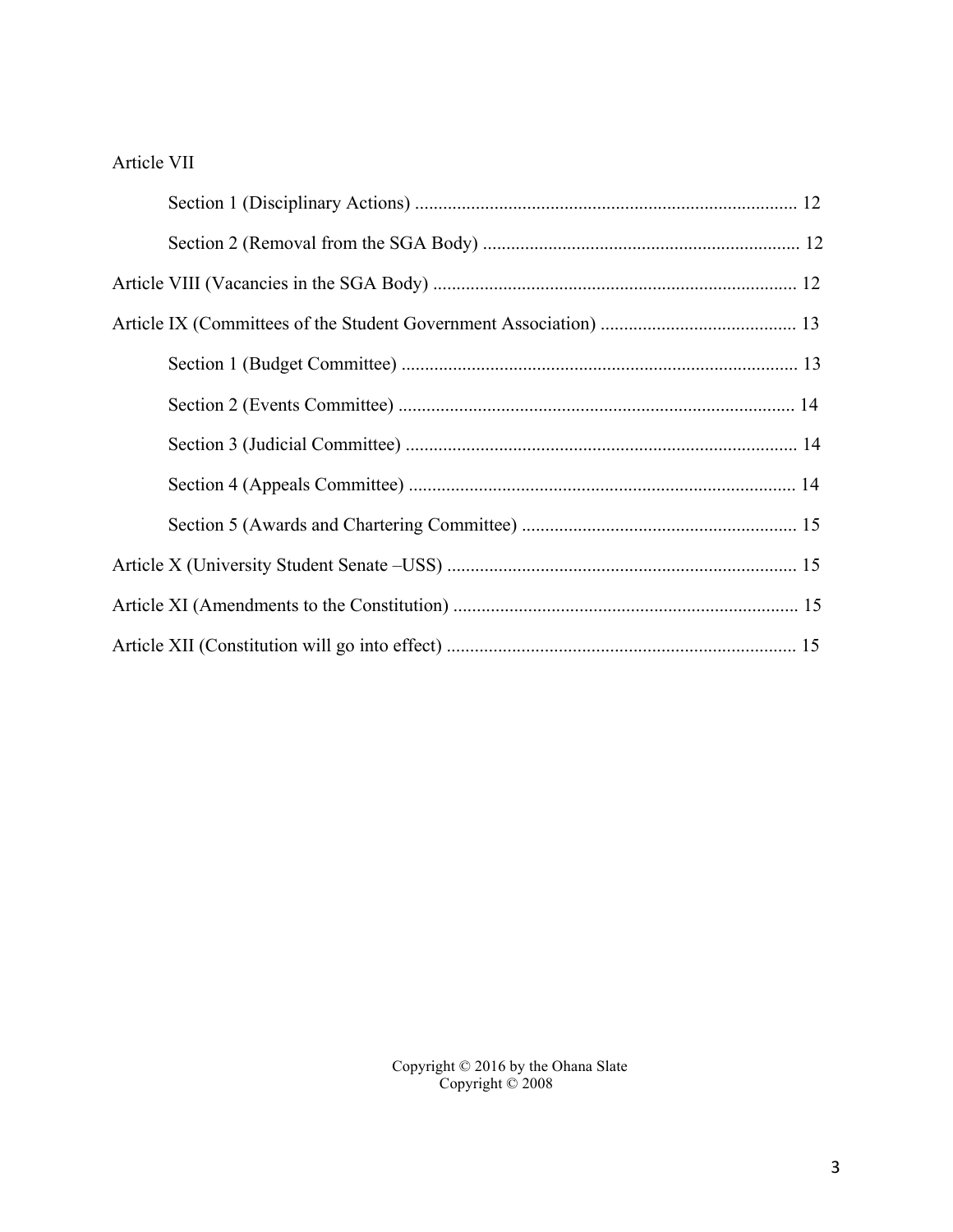# **Preamble:**

 Government Association (SGA). We the students of New York City College of Technology, in order Constitution for SGA. From this point on this document shall prevail as the new Constitution. The Constitution reflected herein shall serve as a guide to the self-governance policies of the Student to promote justice and harmony between Certified Clubs and Students alike, hereby establish this

# **ARTICLE I**

**Name of Organization:** This organization shall be the Student Government Association of New York City College of Technology, also to be referred to as the SGA.

# **ARTICLE II**

 association. The SGA shall conform and abide by the policies and procedures established by New York City College of Technology, The College Association Board of Directors and the Bylaws of the **Purpose & Objectives:** The SGA shall represent the entire student body and as such shall have the responsibility to make decisions, rules and regulations according to the functions and purposes of this Board of Trustees of the City University of New York.

Each member of the Student Government Association has the responsibility to serve as a representative of the students of New York City College of Technology. The positions and actions taken while in office must directly reflect opinions and needs of the entire student body.

# **ARTICLE III**

 Membership**:** All full-time and part-time students are constituents, and are entitled to the rights and privileges of this organization.

# **ARTCLE IV**

### **Section: 1**

 **Executive Board:** The elected officers of the SGA shall be: The President, Vice President, Treasurer, Secretary, Social Director, Chief Justice and Part-time/Evening Student Representative. They shall be known as the Executive Board.

#### **Section: 2**

**SGA Body:** The SGA shall have an SGA Body comprised of elected officers and senators.

### **Section: 3**

**Eligibility:** All nominees for SGA Body must have and maintain a cumulative Grade Point Average (GPA) of at least 2.5. They must be enrolled, in attendance and in good standing at New York City College of Technology at the time of nomination.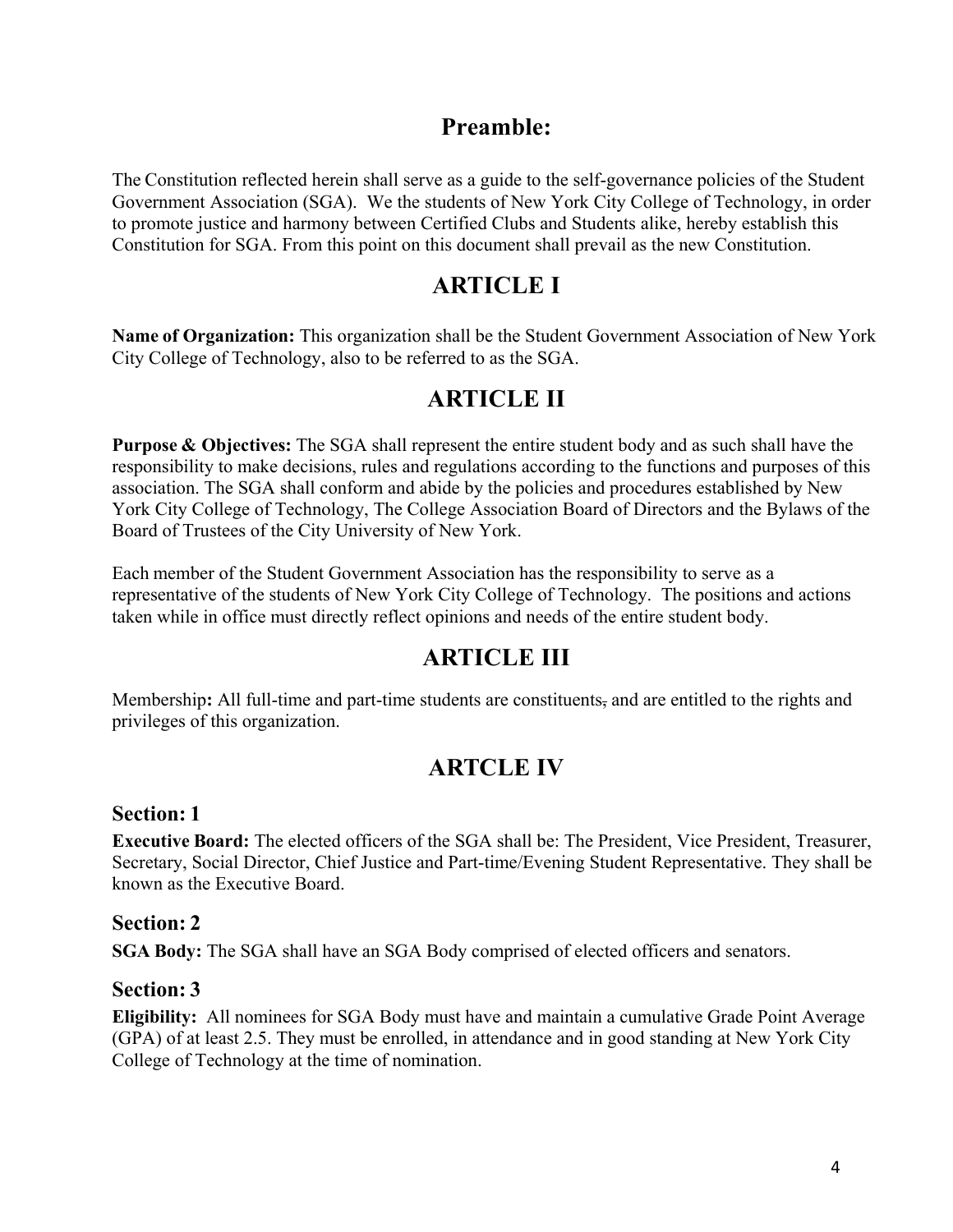### **Nomination and Election of Executive Board Members:**

- **A.** A candidate may not hold, seek or maintain more than one elected and/or appointed position. All candidates seeking nomination, as an Executive Officer must submit a petition signed by 50 currently enrolled New York City College of Technology students in order to establish candidacy. This petition must be submitted to and be approved by the Student Election Review Committee (SERC).
- **B.** Should an eligible candidate for an executive office run unopposed; the election is valid for that office.
- **C.** Should there be no candidates for an office, the office will be filled by a Senator through a special election who received a two-thirds (2/3) majority vote by the SGA Body.
- **D.** Should there be no candidate to fill the vacant senator position, the position shall remain open until a senator is available to fill the position.
- **E.** Elected officers will serve a term beginning July  $1<sup>st</sup>$ , and ending June  $30<sup>th</sup>$ , of the following academic year.
- **F.** No SGA Officer, past or present, shall serve more than two terms or four semesters (need not be consecutive) in any position with a stipend.
- **G.** No SGA Officer, past or present, shall serve more than two terms or four semesters (need not be consecutive) in any Executive position.
- **H.** All SGA officers must be available to serve on Ad-Hoc committees of the SGA if designated.

# **Section: 5**

#### **Qualifications to be a Senator:**

 There shall be thirteen (13) Senators: Three (3) Senators-at-Large, three (3) Senators from the School of Arts and Sciences, three (3) from the School of Professional Studies, three (3) from the School of Technology and Design, and one (1) for Accessibility.

- **A. Eligibility:** All nominees for Senator must have a cumulative G.P.A. of at least a 2.5 (including incoming transfer students who are currently taking 12 or more credits) must be enrolled, in attendance and good standing at New York City College of Technology at the time of nomination.
- **B. Nominations:** Letters of recommendation are required from two professors (at least one letter from a professor within the nominee's school) and must be submitted by nominee.
- **C.** Senators may serve for more than (1) term (2) semesters providing he/she has at least two (2) semesters left before graduation. If there are insufficient numbers of candidates to fill each senate position, the SGA Body may elect representatives via majority vote.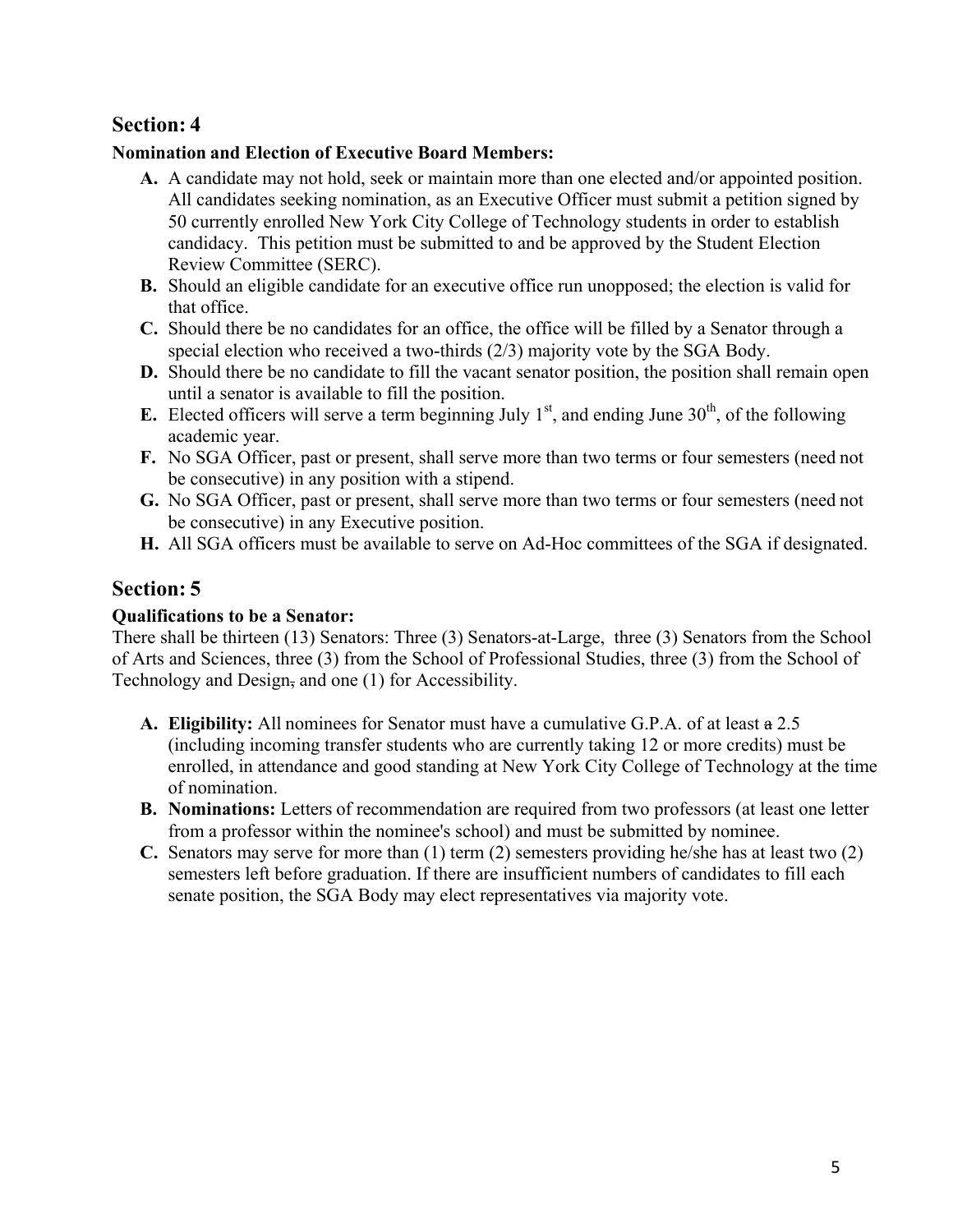# **ARTICLE V**

# **Section: 1**

#### **Powers and Duties of the President:**

- **A.** The President shall preside at all meetings of the SGA Body.
- **B.** The President shall be chief administrator of the SGA.
- **C.** The President or designee shall represent the members of the SGA at official college ceremonies and on other occasions where such representation is appropriate.
- **D.** The President shall be an ex-officio member of all committees (see ARTICLE IX)
- **E.** The President shall be a voting member of the College Association Board.
- **F.** The President shall be a voting member of the Auxiliary Enterprise Board.
- **G.** The President shall hold an open-forum, town hall, and/or public hearing-type meetings of the SGA Body at least once a semester with the student body or when deemed appropriate by the members of the SGA Body.
- **H.** The President may serve as signatory for the SGA related check requests in the absence of the Treasurer.
- **I.** The President or designee shall meet with the Director of Student Life or designee each week.
- **J.** The President or designee shall meet with the President of the College, Vice President of Academic Affairs and Provost, Vice President of Enrollment and Student Affairs Dean of the School of Professional Studies, Dean of the School of Technology and Design and Dean of the School of Arts and Sciences individually once a semester.
- K. The President shall complete 12 office hours per week.

# **Section: 2**

### **Powers and Duties of the Vice President:**

- **A.** The Vice President shall preside at meetings of the SGA Body in the absence of the President and assume the duties and powers of that office.
- **B.** The Vice President shall be a voting member of the SGA Body when not presiding.
- **C.** The Vice President shall serve as Chairperson of the Club Council. (see ARTICLE V SECTION: 11).
- **D.** The Vice President shall carry out the duties delegated by the SGA President.
- **E.** The Vice President shall serve as signatory for SGA related check requests in the absence of the President and Treasurer.
- **F.** The Vice President shall sit as a voting member on the Budget Committee of SGA (see ARTICLE IX SECTION: 1)
- **G.** The Vice President shall maintain records of all club activity.
- **H.** The Vice President shall be a member of the College Association Board.
- **I.** The Vice President shall complete 12 office hours per week.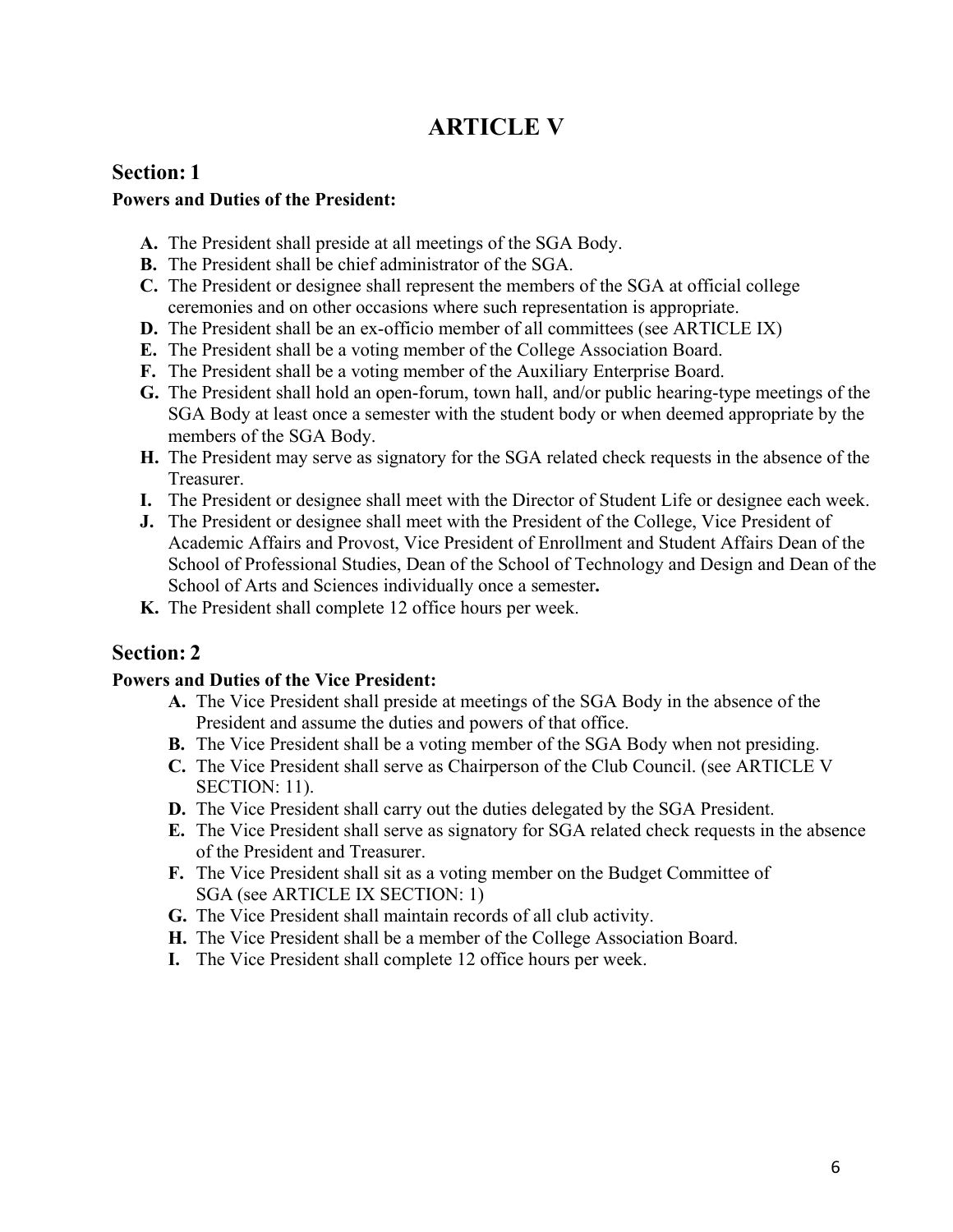#### **Powers and Duties of the Treasurer:**

- **A.** The Treasurer should possess basic knowledge of accounting procedures in order to execute their duties.
- SGA Body all within the guidelines of the College Association Board. **B.** The Treasurer shall maintain records of SGA expenditures and current balance of the Student Activity Fee supported budgets and shall be prepared to give monthly financial reports to the
- concerning the proper allocation of SGA funds establish dates for the submission of proposed **C.** The Treasurer in conjunction with the Budget Committee shall determine procedures budgets and shall serve as signatory to requests for checks for the expenditure of funds (see ARTICLE IX SECTION: 1).
- **D.** Funds cannot be allocated without the approval of the SGA Body, after successfully meeting quorum in the Budget Committee.
- **E.** The Treasurer shall chair the Budget Committee and shall report to the SGA Body all the approved budgets, and other pertinent information resulting from the Budget Committee meetings (see ARTICLE IX SECTION: 1).
- **F.** The Treasurer shall be a member of the College Association Board.
- **G.** The Treasurer shall notify certified organizations eligible to receive allocations reviewed by the Budget Committee meetings, at least two weeks in advance of any Budget Committee meeting.
- **H.** The Treasurer shall sit on Club Council (see ARTICLE V SECTION: 11).
- **I.** The Treasurer shall be a member of the Awards Committee (see ARTICLE IX SECTION: 2).
- **J.** The Treasurer shall submit a monthly fiscal report of expenditures and balance upon the first general meeting. If for any reason the Treasurer is unable to submit a fiscal report during the general meeting, the Treasurer shall email the SGA body (1) week prior to the time of the meeting. A hard copy shall be submitted to the SGA Secretary and emailed to the SGA body.
- **K.** The Treasurer shall meet with the Budget Committee at least once per month.
- **L.** The Treasurer shall complete 12 office hours per week.

# **Section: 4**

### **Powers and Duties of the Secretary:**

- **A.** The Secretary shall possess basic knowledge of administrative procedures in order to properly execute their duties as SGA secretary.
- **B.** The Secretary shall keep accurate minutes of all meetings of the SGA Body and submit them for approval by the SGA Body at the next meeting.
- SGA Body shall be kept on file for a minimum of seven years. **C.** The Secretary shall be responsible for maintaining all records of the SGA. The minutes of the
- **D.** The Secretary shall be responsible for all correspondence of the SGA.
- **E.** The Secretary shall distribute minutes of each SGA meeting to the Library for be submitted to the Vice President of-Enrollment and Student Affairs, the Vice President of Public Record. A copy of the minutes from each SGA Board meeting must also Academic Affairs and Provost, the Director of Student Life and Development, the Club Council and the SGA Archive.
- **F.** The Secretary shall maintain an SGA Archive consisting of all minutes, correspondence,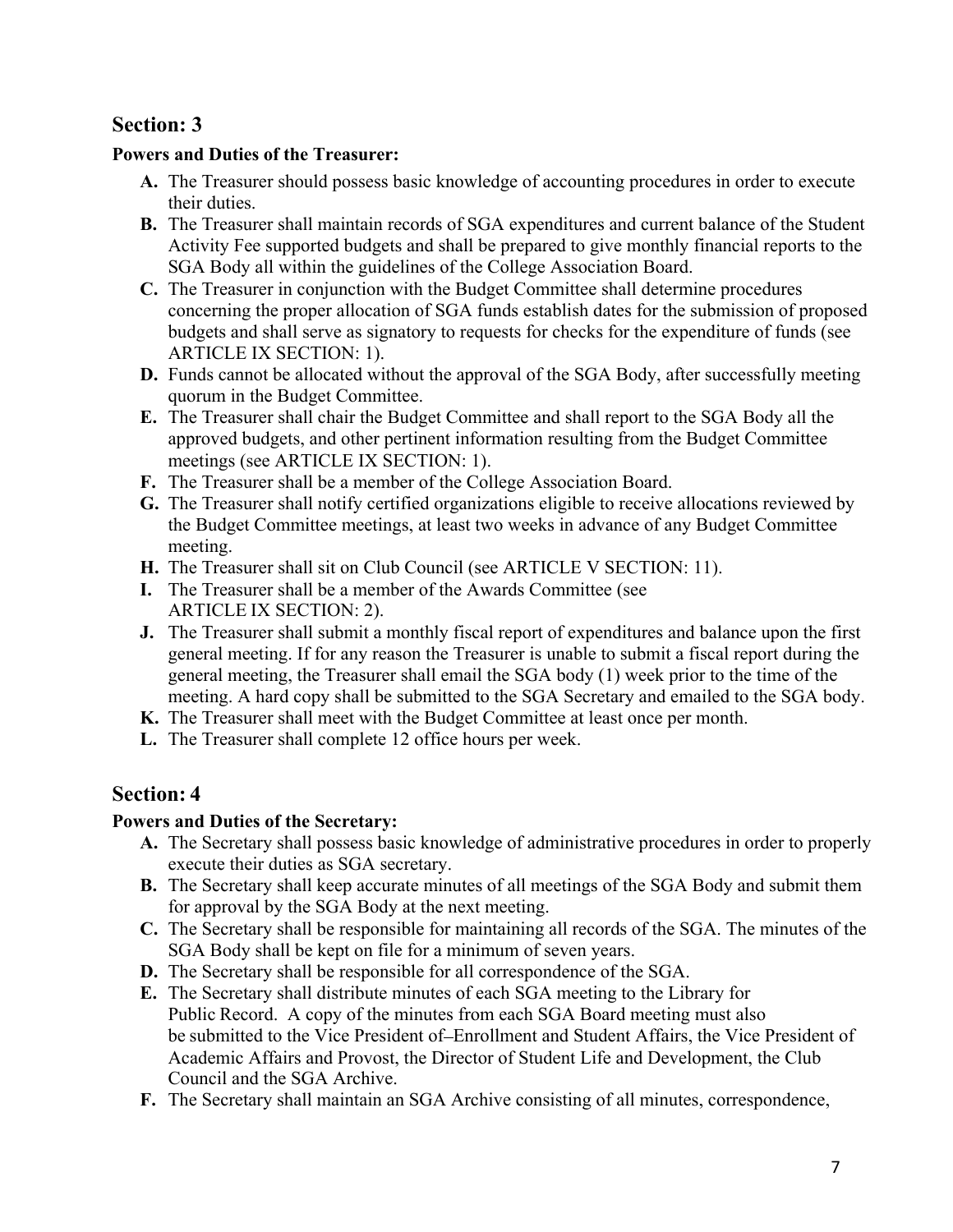publications and officers' records of the SGA.

- **G.** The Secretary shall be responsible for filing of SGA related records with the College librarian/archivist.
- **H.** The Secretary shall be available to serve on at least one committee.
- **I.** The Secretary shall complete 12 office hours per week.

# **Section: 5**

#### **Powers and Duties of the Social Director:**

- students and report findings to the SGA Body each semester. **A.** The Social Director shall canvass the student body to determine the interests and needs of the
- **B.** The Social Director in conjunction with the Events and Budget Committee shall present the completed social calendar to the Executive Board each semester for review, discussion and approval.
- **C.** The Social Director shall preside over the SGA Events Committee.
- **D.** The Social Director shall have the power to appoint student coordinators to assist in the formation and publication of the approved social calendar and implementation of events.
- **E.** The Social Director shall have the responsibility for the adherence and the implementation of the Rules and Regulations of the New York City College of Technology and the Bylaws of the Board of Trustees of City University of New York, pertaining to SGA sponsored social events.
- **F.** The Social Director shall submit a calendar and budget to the Budget Committee no later than ten days prior to the date of the SGA budget submission to the College Association Board.
- **G.** The Social Director shall coordinate events and publicity of SGA functions.
- **H.** The Social Director shall meet with the Events Committee at least once per month.
- **I.** The Social Director shall complete 12 office hours per week.

# **Section: 6**

#### **Powers and Duties of the Chief Justice:**

- **A.** The Chief Justice shall meet with the Deans of all Schools once a month.
- **B.** The Chief Justice shall be available to discuss any matters pertaining to student related issues and serve as SGA ombudsperson.
- **C.** The Chief Justice shall receive and report on any and all outside legislation concerning students.
- conjunction with Judicial Committee if necessary. **D.** The Chief Justice shall hear and oversee all grievances and concerns presented by students, in
- **E.** The Chief Justice shall maintain a record of all student grievances brought to the SGA and forward to appropriate channels.
- **F.** The Chief Justice shall preside over the SGA Judicial Committee. (See ARTICLE IX SECTION: 3)
- **G.** The Chief Justice shall be responsible for the certifying of all amendments and bylaws enacted under this constitution, with assistance from Legal Affairs.
- **H.** The Chief Justice shall be responsible for complying with all processes and procedures contained within this constitution.
- **I.** The Chief Justice shall complete 12 office hours per week.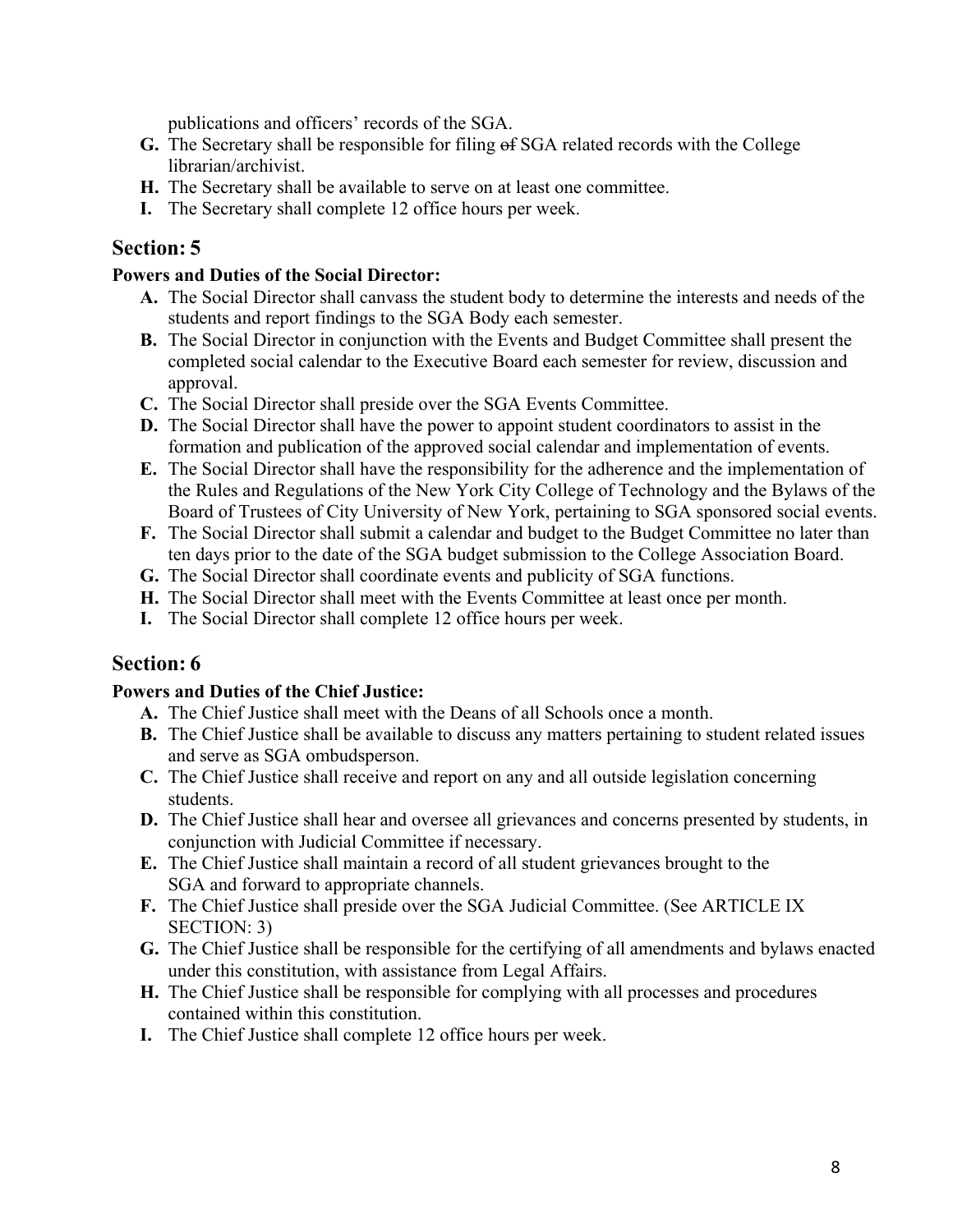#### **Powers and Duties of the Part-Time/Evening Student Representative:**

- **A.** The Part-Time/Evening Student Representative shall address the needs of the Part-Time/Evening student body.
- **B.** The Part-Time/Evening Student Representative shall be a member of the SGA Budget Committee and Events Committee.
- insure that social calendar events will reflect the needs of the Part-Time/Evening student body. **C.** The Part-Time/Evening Student Representative shall work with the Social Director in order to
- **D.** The Part-Time/Evening Student Representative shall have at least two events (per semester) for the Evening Students.
- **E.** The Part-Time/Evening Student Representative shall be available for evening students.
- **F.** The Part-Time /Evening Student Representative shall coordinate and publicize all SGA activity to the part-time/evening student body.
- **G.** The Part-Time/Evening Student Representative shall perform outreach to the Part-Time/Evening student body.
- **H.** The Part-Time/Evening Student Representative shall Co-Chair and be a member of the Events Committee.
- **I.** The Part-Time/Evening Student Representative shall complete 12 office hours per week, seven Student Representative is a part-time student; they shall complete 8 office hours per week, four of which must be completed during the evening time. In the event that the Part-Time/Evening of which must be completed during the evening time.

# **Section: 8**

#### **Powers and Duties of the Senators-at-Large:**

- **A.** The Senators-at-Large shall attend all SGA Body meetings.
- **B.** The Senators-at-Large shall meet periodically to uphold responsibility for canvassing the needs, interests and concerns within all schools.
- **C.** The Senators-at-Large are responsible for calling and conducting special assemblies for all schools at least twice a semester. All Senator at Large shall post their hours of availability at the Dean's office.
- **D.** The Senators-at-Large shall be available to serve on at least two committees.
- **E**. The Senators-at-Large shall complete 6 office hours per week

# **Section: 9**

### **Powers and Duties of Senators:**

- **A.** The School Senators shall attend all SGA Body meetings.
- **B.** The School Senators shall meet periodically to uphold responsibility for canvassing the needs, interests and concerns within their school.
- **C.** The School Senators are responsible for calling and conducting special assemblies within their school at least twice a semester. All Senators shall post their hours of availability at the Dean's office.
- **D.** The School Senator shall be available to serve on at least two committees.
- **E.** The School Senator shall complete 4 office hours per week.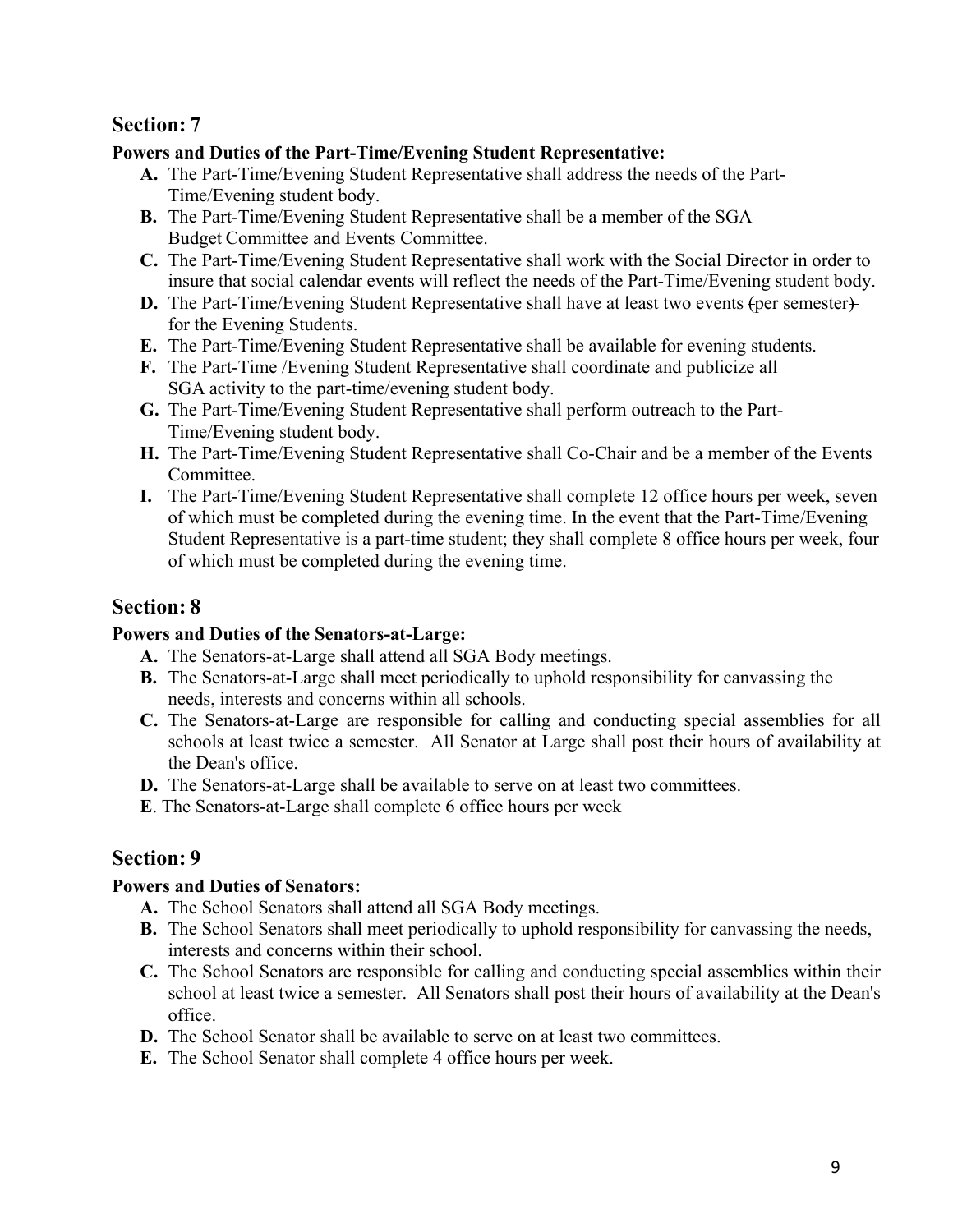#### <span id="page-9-0"></span> **Powers and Duties of the Senator for Accessibility**

- **A.** The Senator for Accessibility shall possess basic knowledge of self-identified disabilities.
- **B.** The Senators for Accessibility shall attend all SGA Body meetings.
- of the students. **C.** The Senator for Accessibility shall meet twice a month with the Director of the Center of Student Accessibility to uphold responsibility for canvassing the needs, interests and concerns
- **D.** The Senator for Accessibility is responsible for calling and conducting special assemblies for the students of Accessibility at least twice a semester. All Senators shall post their hours of availability at the Director of Accessibility's office.
- **E.** The Senator for Accessibility shall be available to serve on at least two committees.
- **F.** The Senator for Accessibility shall complete 4 office hours per week.
- **G.** The Senator for Accessibility shall sit on the Budget and Events Committee.

# **Section: 11**

#### **Powers and Duties of the Parliamentarian:**

- Parliamentarian. The Parliamentarian shall assist the President and Chairs of committees in conducting meetings according to the Parliamentary Procedures pursuant to Robert's Rules of **A.** The SGA members may nominate and elect a non-voting member for the position of Order.
- **B.** The Parliamentarian shall meet qualifications of an SGA Member.

# **Section: 12**

### **Club Council**

There shall be Club Council to represent all certified clubs.

Purpose

**A.** The Council shall foster and promote the special interests of all clubs.

Membership

**A.** Each certified club shall nominate two representatives to the Council.

Powers and Duties of the Council:

- **A.** Rules and regulations of the Council are subject to the approval of the SGA Body.
- **B.** The Club Council shall meet at least twice a semester on the second Thursday of each month.

# **ARTICLE VI**

### **Responsibilities of the SGA Body:**

- **A.** The SGA Body shall carry out the duties delegated by the SGA President.
- Technology about what happens on their campus. **B.** The SGA Body is responsible for informing the students of New York City College of
- **C.** The SGA Body is responsible for canvassing the needs, interests and concerns of the student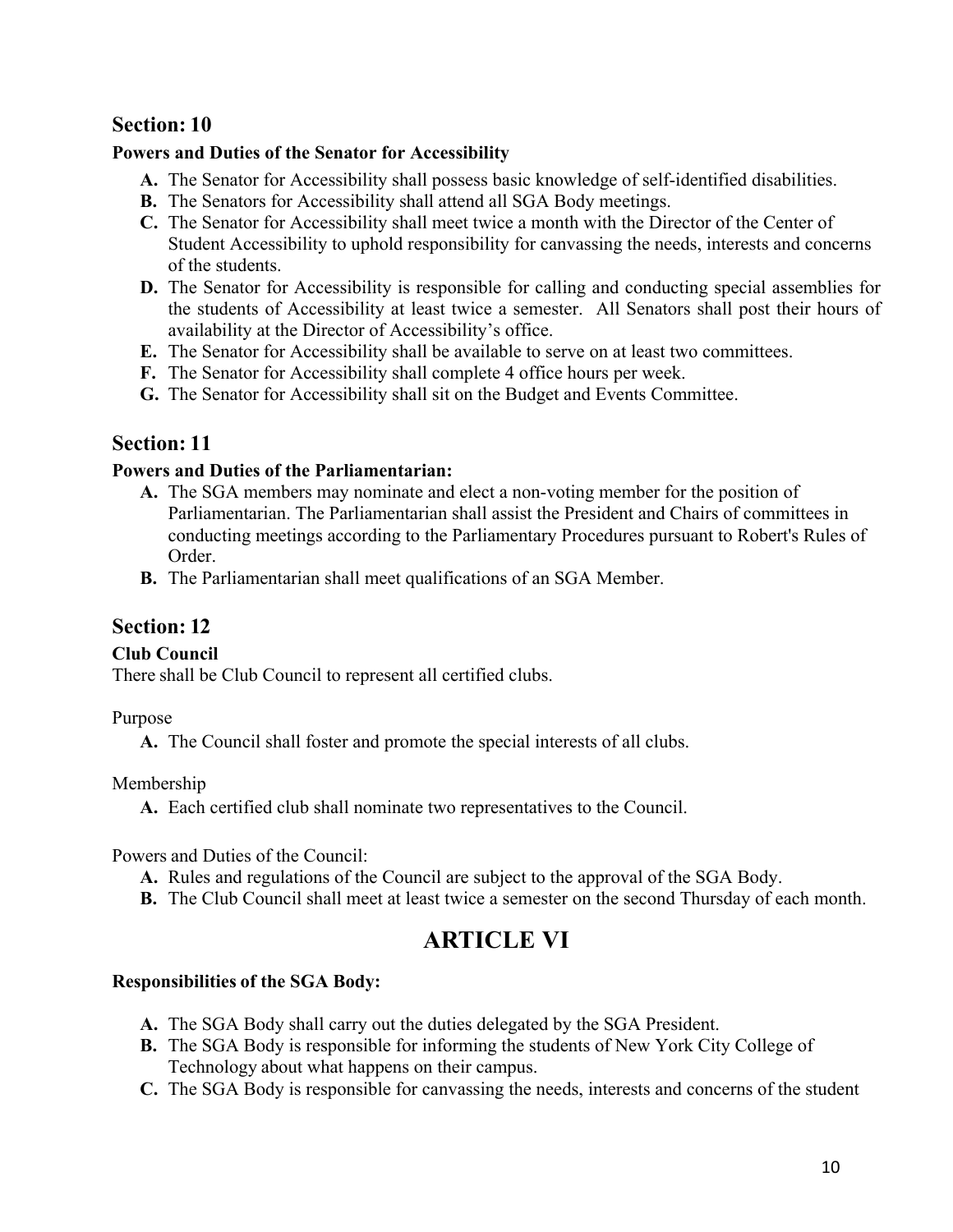body to promote services and activities reflecting the diversity of its population.

- <span id="page-10-0"></span>**D.** The SGA Body is responsible for calling and conducting special assemblies of the student body.
- **E.** The SGA Body is responsible for assisting all certified clubs at the college.
- **F.** The SGA Body will regulate and be responsible for the actions of board members when violations occur.
- **G.** A quorum (half plus one) of the SGA Body shall be necessary to vote during a business meeting. Motions shall be carried by a majority of the SGA members present. Minutes of the meeting shall be made public to the student body. A copy shall be provided to the College Library for this purpose.
- **H.** The SGA Body shall meet the first Thursday of each month. A special meeting may be called at the designation of the President or by signed petition of 50% of the membership of the SGA Body. Forty-eight (48) hours notice shall be given for the calling of a special meeting of the SGA Body.
- **I.** Any position that is presented as a position of the SGA Body must have received a majority approval of the SGA Body.
- **J.** Any official public actions taken by an SGA Body member on behalf of the Executive Board shall have received a majority approval of the SGA Body.
- **K.** The Executive Board, through the Treasurer will submit the finalized Student Government Association Budget to the College Association Board for approval.
- **L.** The SGA Body shall be responsible for full disclosure to its constituency of all financial information with respect to Student Government Activity Fees. Disclosure shall mean the presentation each semester of written financial statements including but not limited to, the source of all income, disbursements, transfers, past reserves, surplus accounts, and contingency and stabilization accounts.
- who shall have no vote except in case of a tie. **M.** Each member of the SGA Body shall have one (1) vote with the exception of the President
- **N.** A calendar of events and meetings shall be established and distributed by the second week of classes each semester.
- **O.** Minutes of the meeting shall be made public to the student body and distributed by the Secretary.
- **P.** All Committees of the Student Government Association, with the exception of ad hoc committees, shall be established by the second week of the term. Each Committee shall select shall be submitted in writing to the Secretary, so that it may be distributed to the Clubs on or before the Club Certification Deadline. a Chairperson. The Chairperson of each Committee of the Student Government Association

# **ARTICLE VII**

## **Section: 1**

#### **Disciplinary Actions**

Should any disciplinary action be necessary, consult the CUNY Bylaws for further action.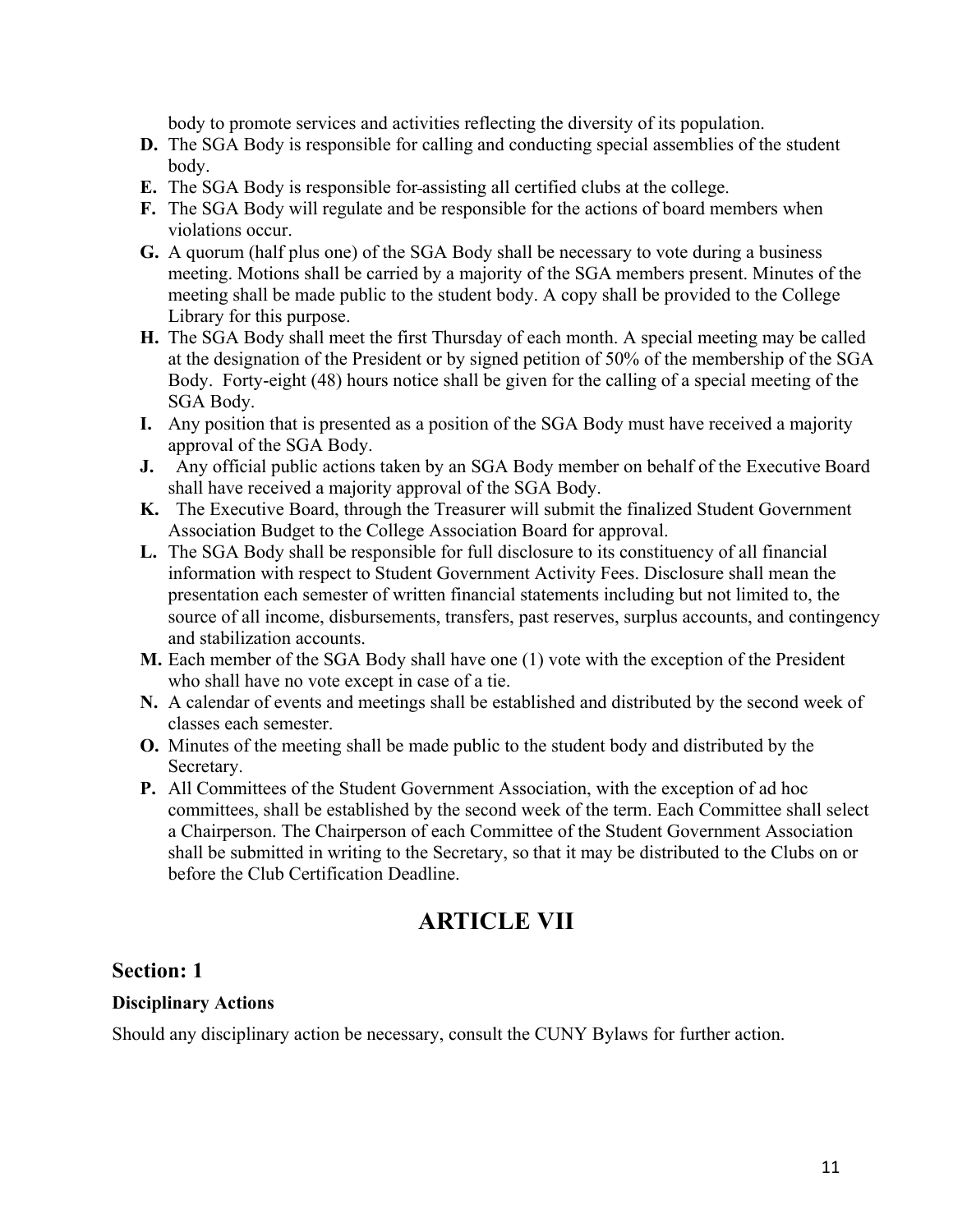<span id="page-11-0"></span>Removal from SGA Body:

 according to the guidelines. A member of the SGA Body may be removed from the Body for any of In the case of other than voluntary removal, no executive member will be removed from the SGA Body until all procedures are completed as deemed necessary by the Judicial and Appeals Committee. In the event of a resignation or removal of a member of the SGA Body, the vacancy will be filled the following reasons:

- **A.** Violation of College, and City University of New York rules and Bylaws.
- **B.** SGA violation of rules as determined in accordance with CUNY Bylaws.
- **C.** Voluntary resignation in writing presented to the Executive Board.
- **D.** Not maintaining the required cumulative Grade Point Average Index of 2.5.
- **E.** Withdrawal from New York City College of Technology.
- meetings include any meeting in which the SGA Body has official responsibilities to attend and has received written notification via email or letter prior 48 hours prior to the meeting. **F.** Three (3) unexcused absences from officially scheduled meetings. Officially scheduled
- **G.** Failure to maintain office hours.
- **H.** A petition for removal from office signed by 200 registered students. Said petition must be presented to the Judicial Committee for resolution.
- **I.** Failure to maintain qualifications of position.
- **J.** Failure to adhere to duties as stated in Constitution

# **ARTICLE VIII**

#### **Vacancies in the SGA Body:**

- **A.** Should the presidency of the SGA become vacant, the Vice President shall succeed to this office.
- Body shall elect a successor from the SGA Body by 2/3-majority vote by written ballot of the entire SGA Body. Any Executive Officer elected to the SGA Body must meet to the eligibility **B.** Should any of the other elected officers of the SGA become vacant, the members of the SGA requirements detailed in these bylaws and those of the New York City College of Technology and the City University of New York and the Board of Trustees.
- **C.** Should any of the Senator positions remain vacant after the election, the SGA Body shall elect students into these positions by a 2/3-majority vote of the entire SGA Body. Students elected to these positions must adhere to the eligibility requirements detailed in these by-laws and those of the Board of Trustees.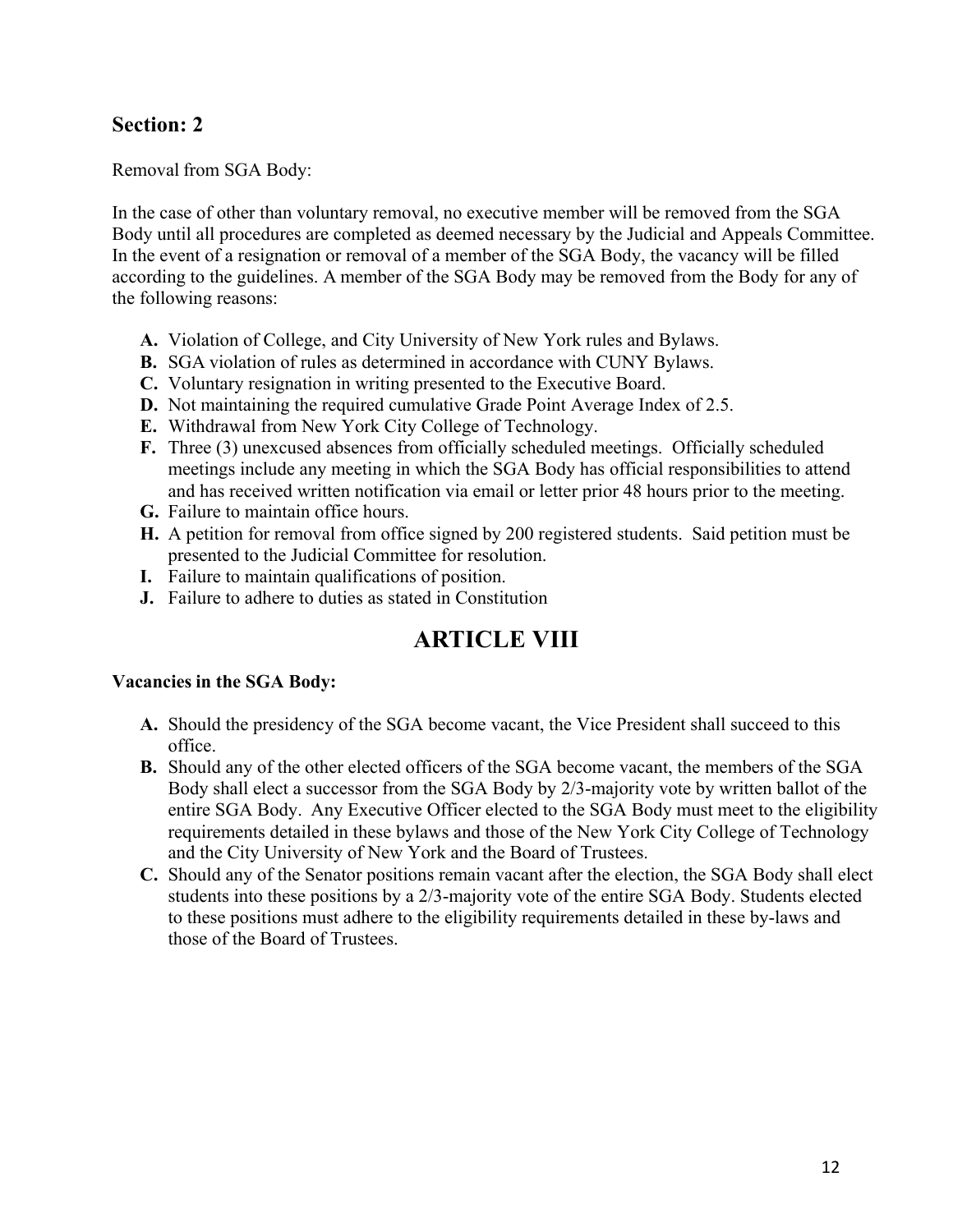# **ARTICLE IX**

#### <span id="page-12-0"></span>**Committees of the Student Government Association:**

The following committees of the Student Government Association must be established for the purpose of conducting its affairs: Budget Committee, Events Committee and Judicial Committee.

The following committees of the Student Government Association may be established for the purpose of conducting its affairs: Appeals Committee, Award and Chartering Committee, Constitution Committee, Graduation Committee and such other Ad-hoc Committees as the Executive Board may determine.

#### **Section: 1 Budget Committee:**

Budget Committee must be established before ANY allocation of funds.

**A.** Composition:

- 1. Treasurer (Chairperson)
- 2. Vice President
- 3. Social Director
- 4. Three Senators
- **B.** Responsibilities:
	- 1. To be established within the first two weeks of the term.
	- 2. The Budget Committee shall meet **at least once a month**.
	- 3. The Budget Committee shall develop a budget for the academic year reflecting the entire student body. The budget shall reflect the interests of the Student Government Association, the student body and certified clubs. They shall establish deadlines and dates of submission of budget requests.
	- 4. The Budget Committee chairperson (the Treasurer) will schedule open hearings for the entire student body. Forty-eight (48) hours notice must be given to the student body for a town hall and/or public hearing type meeting.
	- 5. The Budget Committee will prepare a final budget and submit it to the Executive Board of the SGA in which a majority signatory vote is required for approval.
	- 6. If any SGA Body member, student or certified club requests a change in the approved SGA Budget, the request must be submitted to the Budget Committee who will deliberate and make recommendations to the Executive Board members for final approval of the SGA. The College Association Board (CAB) must approve any changes to a budget in excess of 10%.
	- 7. Requests for additional funds by any student or certified club must be submitted to the SGA Budget Committee at least 10 days prior to SGA Body meeting for the request to be addressed.
	- appropriate board as mandated by the Board of Trustees bylaws. 8. Any funds made through the use of student activity fees by the Student Government must be expended through a budget made by the Executive Board and presented to the
	- by any club and carry out any necessary protocol. 9. The Budget Committee shall have the ability to investigate all expenditures of money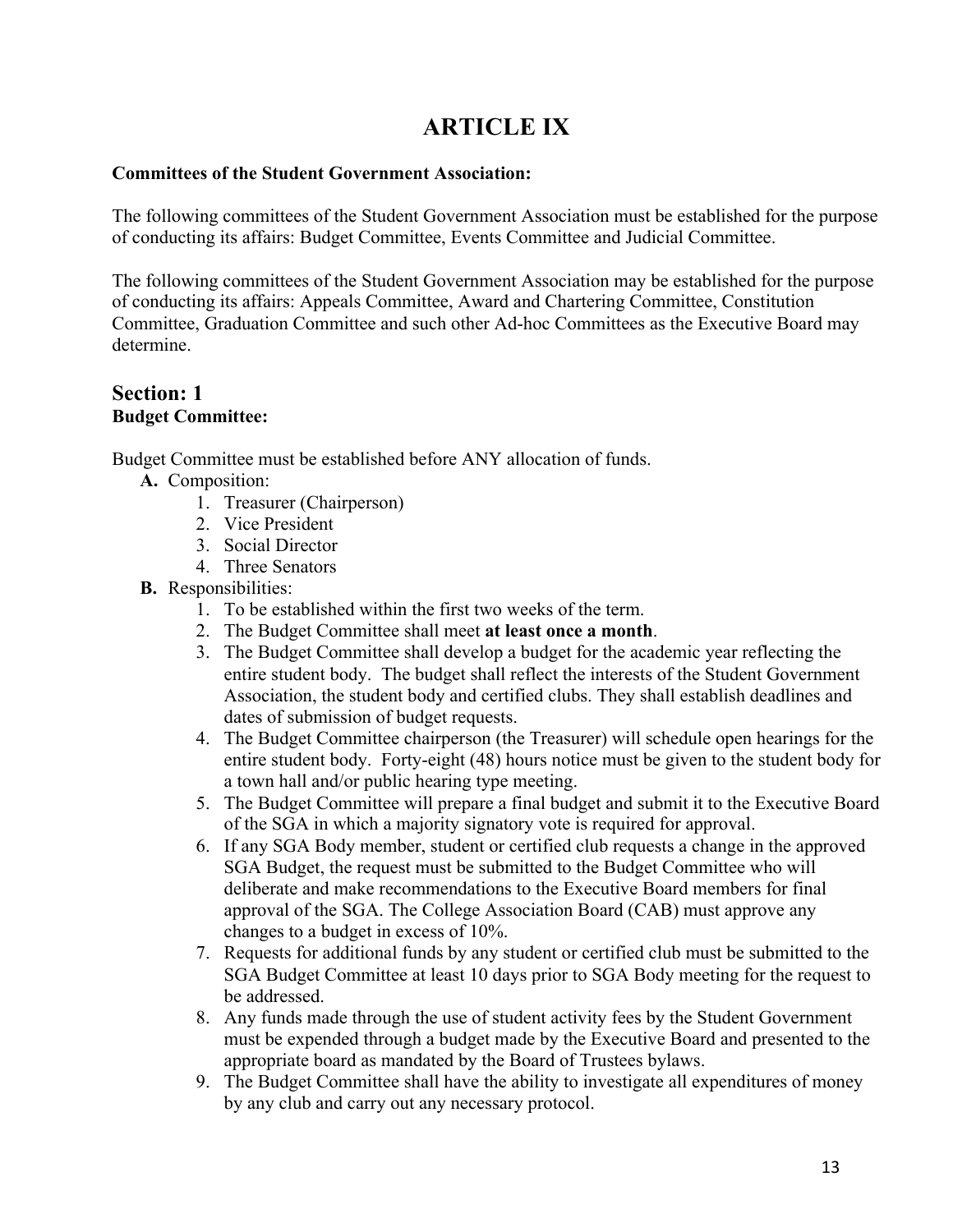## <span id="page-13-0"></span>**Events Committee:**

The Events committee **MUST** be established within the two weeks of the term.

- -
- **A. Composition:** 1. Social Director (Chairperson) 2. Part-Time Evening Representative 3. Three Elected Senators.
	-
- 
- **B.** Responsibilities:<br>1. Should be created within the first two weeks of classes.
	- 2. Committee shall meet **at least once a month** to plan upcoming events

#### **Section: 3 Judicial Committee:**

The SGA Judicial Committee will convene when appropriate. Its composition may vary according to the specific situation. The Committee will be comprised of:

### **A.** Composition:

- 1. Chief Justice (Chairperson)
- 2. The Director of Student Life
- 3. Three elected Senators
- **B.** Responsibilities:
	- 1. The SGA Judicial Committee may convene for any of the following reasons:
		- a. Alleged violation of College or CUNY bylaws and SGA rules and regulations, by a club, executive member or member of the College.
	- 2. The SGA Judicial Committee shall review and make recommendations to the Executive Board, and to the Director of Student Life regarding the resolution of situations brought before the Committee.
	- the Director of Student Life or designee will preside as Chairperson. 3. If the Chief Justice is named in an alleged violation brought to the Judicial Committee,
	- 4. In the event that any member of the Committee is alleged to have violated any New York City College of Technology rule or policy or City University of New York Bylaws, said member shall be removed from the Committee until the matters are resolved.

#### **Section: 4 Appeals Committee:**

The Appeals Committee will convene only when a situation arises that requires it to function.

The Committee will be comprised of:

- **A.** Composition:
	- 1. The Vice President of Enrollment and Student Affairs or Designee, the Part-Time/Evening Representative.
	- 2. Three elected Senators
- **B.** Responsibilities:
	- 1. Each member shall have one vote.